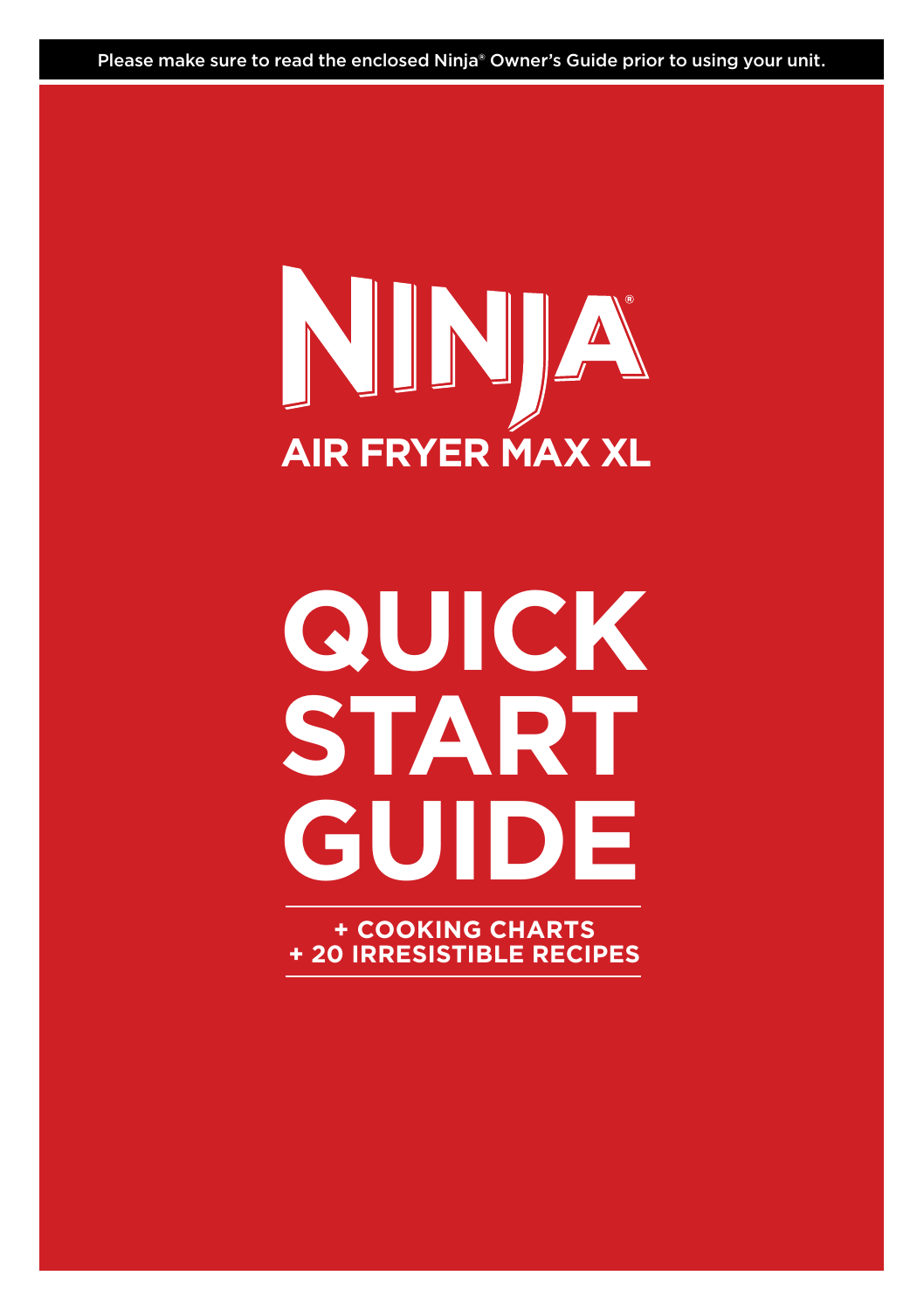### **AIR FRY 101**



**PREHEAT**

For best cooking and crisping results, always preheat your Ninja® Air Fryer for 3 minutes.



**CRISPER PLATE** The crisper plate promotes overall browning. We recommend using it every time you air fry.



**SHAKE OR TOSS**

For best results, frequently shake your food or toss it with silicone-tipped tongs to get it as crispy as you'd like.

### USING YOUR AIR FRYER'S FUNCTIONS

Pull crispy meals out of thin air.

The Ninja® Air Fryer Max XL circulates super-hot air around your food to remove moisture from its surface to give it that golden-brown, crispy finish.

#### **PREHEAT RECOMMENDATION: Preheat for 3 minutes before adding ingredients. Select desired function and temperature, set time to 3 minutes, and press Start/Stop.**



**Note:** When setting time, the digital display shows HH:MM.



For inspiring recipes and cooking charts, visit ninjakitchen.com.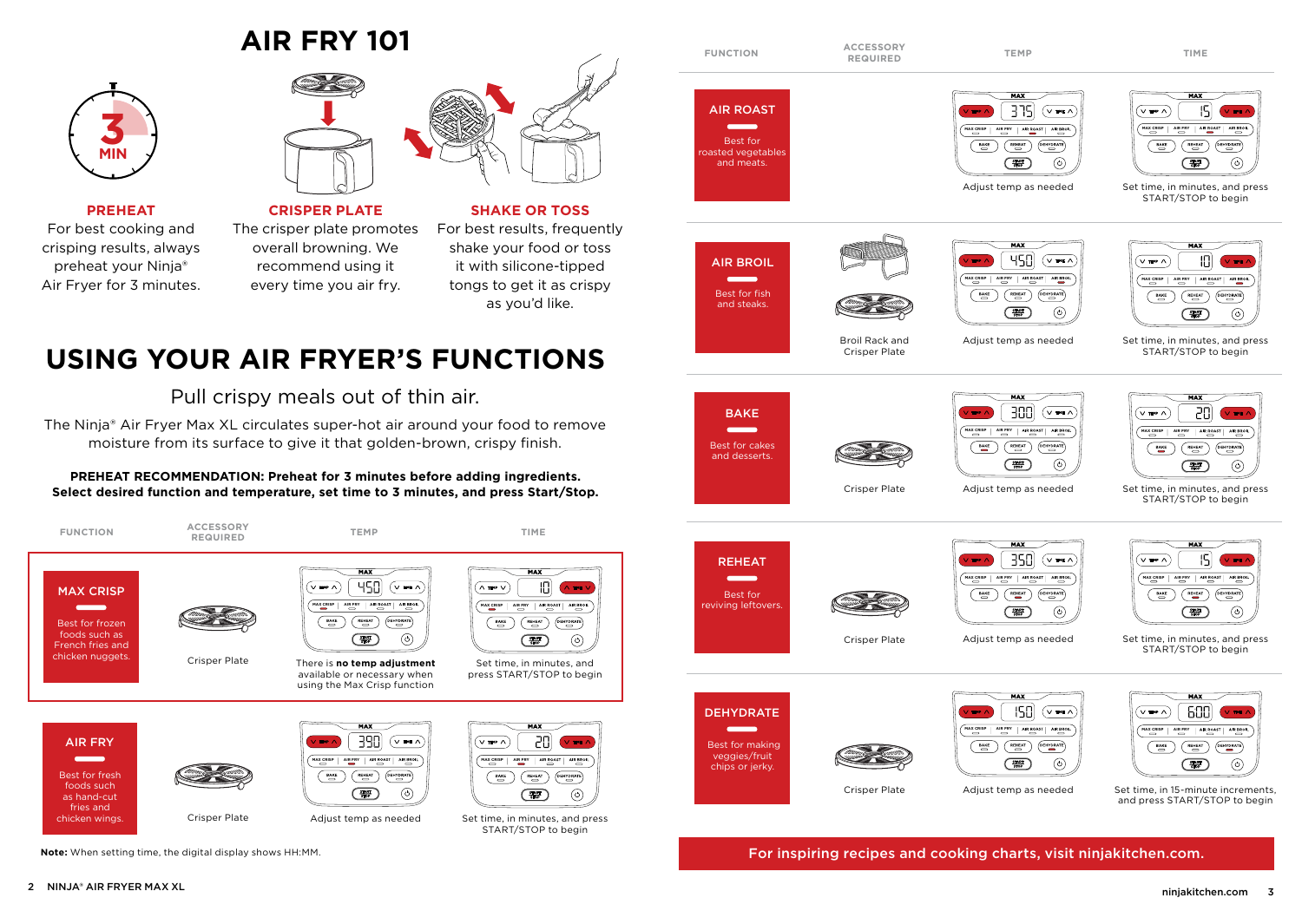### **AIR FRY TIPS & TRICKS DEHYDRATE TIPS & TRICKS**



**SHAKE, SHAKE, SHAKE** Check food and shake basket frequently for even browning.



#### **CONVERT OVEN RECIPES**

Convert oven recipes by using the Roast or Bake function and reducing the temperature by 25°F. Check food frequently to avoid overcooking.



#### **AIR FRYING FRESH INGREDIENTS**

For best results with fresh vegetables, using at least 1 tablespoon of oil is a good rule of thumb, but you can use more or less to achieve your desired level of crispiness.



#### **SECURE YOUR FOOD**

To keep lightweight foods from being blown around by the fan, secure them with toothpicks.



#### **AUTO-STOP AND START**

The unit will automatically pause cooking when the basket is removed and will resume cooking when the basket is replaced.



#### **FREESTYLING RECIPES**

If you are cooking less food than the recipe calls for, remember to reduce the cook time. If you're cooking a bit more, increase the cook time. Check food frequently.



**DON'T OVERCROWD** Evenly arrange and space ingredients out to ensure consistent browning.



#### **MORE EVEN BROWNING**

Use an oil spritzer or cooking spray to evenly coat ingredients for more consistent browning.



#### **SLICING**

Use a mandoline slicer to get consistent, thin fruit and vegetable slices. Fruits and veggies should be sliced as thinly as possible without falling apart.



**DRY BEFORE YOU DEHYDRATE** Pat fruits and vegetables as dry as possible before placing them in the basket.



#### **TRIM THE FAT** Before dehydrating beef or poultry, make sure to trim off all fat, as it does not dry out and could turn rancid.



#### **HOW LONG TO DEHYDRATE?**

Most fruits and veggies take 6–8 hours, while jerky takes 5–7 hours. The longer you dehydrate ingredients, the crispier they will become.



#### **PREVENT OXIDATION**

Fruits like apples and pears brown quickly when cut. To delay oxidation, soak them in water with a squeeze of lemon juice for 5 minutes.



**DON'T OVERLAP** Lay ingredients flat and close together to optimize space. Individual pieces should not overlap or be stacked.



#### **PASTEURIZING JERKY**

Finish off dehydrated meats and fish by using the Roast function at 330°F for 1 minute to fully pasteurize them.



#### **STORAGE** To maximize shelf life, store dehydrated foods at room temperature in an airtight container up to 2 weeks.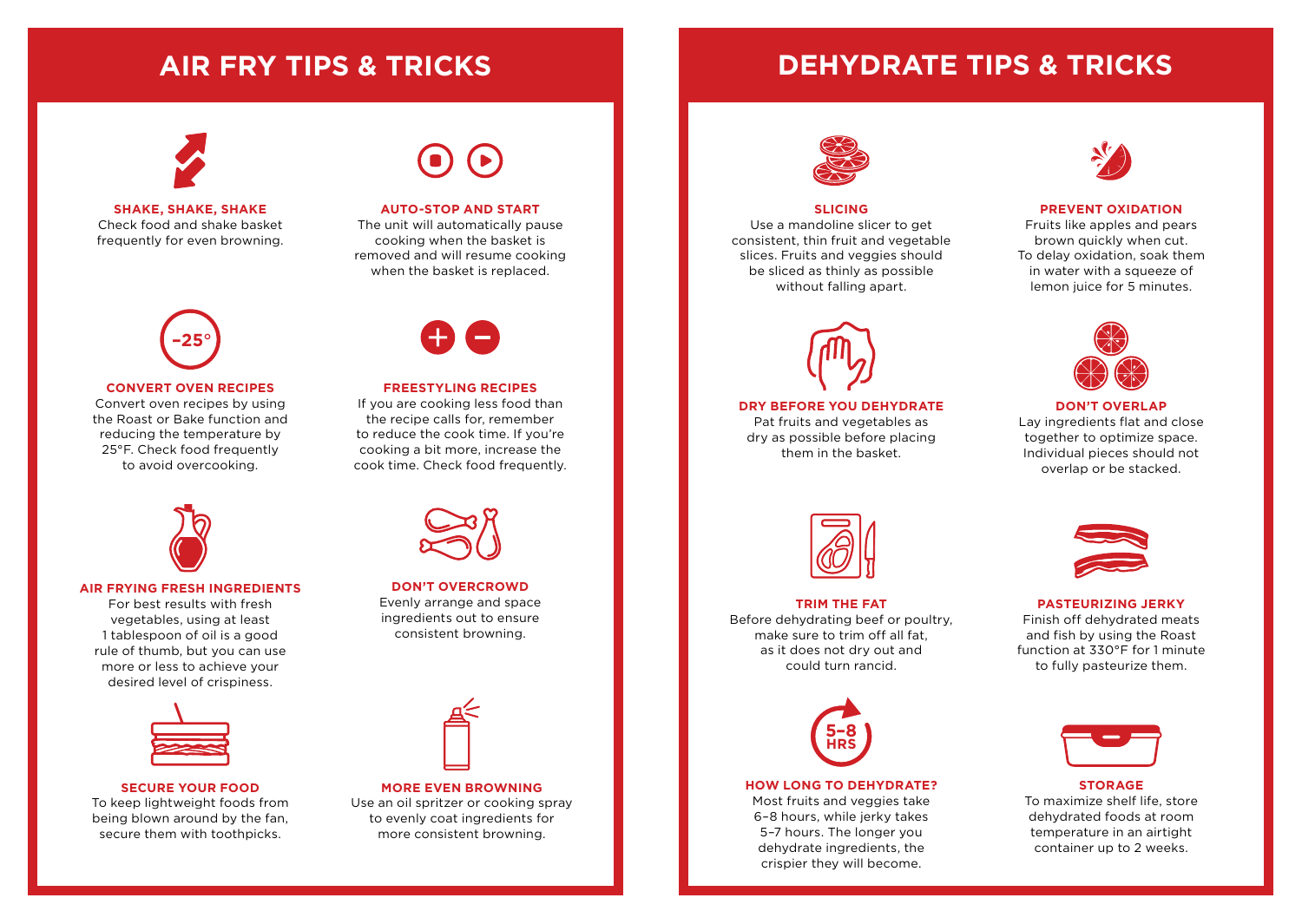### Air Fry Cooking Chart

| <b>INGREDIENT</b>           | <b>AMOUNT</b>                     | <b>PREPARATION</b>                                       | <b>TOSS IN OIL</b>            | <b>TEMP</b>     | <b>COOK TIME</b> |
|-----------------------------|-----------------------------------|----------------------------------------------------------|-------------------------------|-----------------|------------------|
| <b>VEGETABLES</b>           |                                   |                                                          |                               |                 |                  |
| Asparagus                   | 2 bunches                         | Whole, trim stems                                        | 2 tsp                         | 390°F           | 11-13 mins       |
| <b>Beets</b>                | 6 small or 4 large (about 2 lbs)  | Whole                                                    | None                          | 390°F           | 45-60 mins       |
| Bell peppers (for roasting) | 4 peppers                         | Whole                                                    | None                          | $400^{\circ}$ F | 26-30 mins       |
| Broccoli                    | 1 head                            | Cut in 1-inch florets                                    | 1 Tbsp                        | 390°F           | 13-16 mins       |
| <b>Brussels sprouts</b>     | 2 lbs                             | Cut in half, remove stems                                | 1 Tbsp                        | 390°F           | 18-22 mins       |
| Butternut squash            | 2 lbs                             | Cut in 1-2-inch pieces                                   | 1 Tbsp                        | 390°F           | 23-26 mins       |
| Carrots                     | 2 lbs                             | Peel, cut in $1/2$ -inch pieces                          | 1 Tbsp                        | 400°F           | 20-24 mins       |
| Cauliflower                 | 2 heads (about 2 lbs)             | Cut in 1-inch florets                                    | 2 Tbsp                        | 390°F           | 20-24 mins       |
| Corn on the cob             | 4 ears                            | Whole, remove husks                                      | 1 Tbsp                        | 390°F           | 12-15 mins       |
| Green beans                 | 2 bags (12 oz each)               | Trim                                                     | 1 Tbsp                        | 390°F           | 12-14 mins       |
| Kale (for chips)            | $\frac{1}{2}$ bag (8 oz)          | Tear in pieces, remove stems                             | None                          | 300°F           | 8-10 mins        |
| Mushrooms                   | 2 packages (10 oz each)           | Rinse, cut in quarters                                   | 1 Tbsp                        | 390°F           | 10-12 mins       |
|                             | 2 lbs                             | Cut in 1-inch wedges                                     | 1 Tbsp                        | 390°F           | 20-25 mins       |
|                             | 1 lb                              | Hand-cut fries*, thin                                    | $\frac{1}{2}$ -3 Tbsp, canola | 390°F           | 20-24 mins       |
| Potatoes, russet            | 2 lbs                             | Hand-cut fries*, thick                                   | $\frac{1}{2}$ -3 Tbsp, canola | 390°F           | 23-26 mins       |
|                             | 4 whole (6-8 oz)                  | Pierce with fork 3 times                                 | None                          | 390°F           | 30-35 mins       |
| Potatoes, sweet             | 2 lbs                             | Cut in 1-inch chunks                                     | 1 Tbsp                        | 390°F           | 20-24 mins       |
|                             | 4 whole (6-8 oz)                  | Pierce with fork 3 times                                 | None                          | 390°F           | 30-35 mins       |
| Zucchini                    | 2 lbs                             | Cut in quarters lengthwise,<br>then cut in 1-inch pieces | 1 Tbsp                        | 390°F           | 18-20 mins       |
| <b>POULTRY</b>              |                                   |                                                          |                               |                 |                  |
| Chicken breasts             | 2 breasts $(3/4 - 1)/2$ lbs each) | Bone in                                                  | Brush with oil                | 375°F           | 25-35 mins       |
|                             | 2 breasts $(1/2-3/4)$ lb each)    | <b>Boneless</b>                                          | Brush with oil                | 375°F           | 18-22 mins       |
| Chicken thighs              | 4 thighs (6-10 oz each)           | Bone in                                                  | Brush with oil                | 390°F           | 22-28 mins       |
|                             | 4 thighs (4-8 oz each)            | <b>Boneless</b>                                          | Brush with oil                | 390°F           | 18-22 mins       |
| Chicken wings               | 3 lbs                             | Drumettes & flats                                        | 1 Tbsp                        | 390°F           | 22-26 mins       |
| <b>FISH &amp; SEAFOOD</b>   |                                   |                                                          |                               |                 |                  |
| Crab cakes                  | 2 cakes (6-8 oz each)             | None                                                     | Brush with oil                | 350°F           | 12-15 mins       |
| Lobster tails               | 4 tails (3-4 oz each)             | Whole                                                    | None                          | $375^{\circ}$ F | $5-8$ mins       |
| Salmon fillets              | 2 fillets (4 oz each)             | None                                                     | Brush with oil                | 390°F           | $10-13$ mins     |
| Shrimp                      | 16 large                          | Whole, peeled, tails on                                  | 1 Tbsp                        | 390°F           | $9-11$ mins      |
| <b>BEEF</b>                 |                                   |                                                          |                               |                 |                  |
| <b>Burgers</b>              | 4 patties (1/4 lb each), 80% lean | 1 inch thick                                             | None                          | 375°F           | 8-10 mins        |
| <b>Steaks</b>               | 2 steaks (8 oz each)              | Whole                                                    | None                          | 390°F           | 10-20 mins       |

**Preheat.**

Let the unit preheat for 3 minutes before adding ingredients.

#### **For best results, shake or toss often.**

We recommend frequently checking your food and shaking or tossing it to ensure desired results.

> Use these cook times as a guide, adjusting to your preference.



Shake your food



\*After cutting potatoes, allow raw fries to soak in cold water for at least 30 minutes to remove unnecessary starch. Pat fries dry. The drier the fries, the better the results.

6 NINJA® AIR FRYER MAX XL ninjakitchen.com 7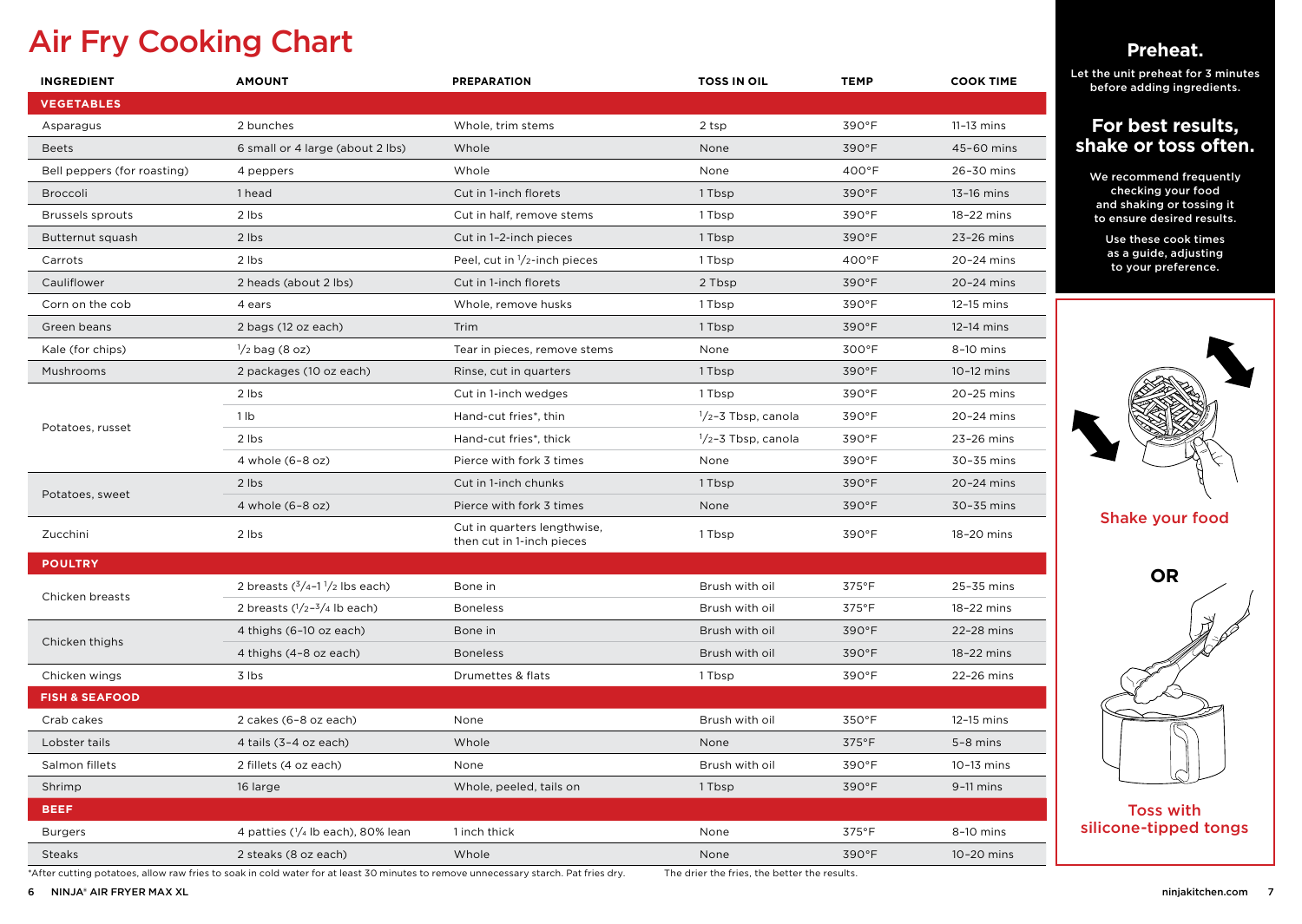### Air Fry Cooking Chart, continued

| <b>INGREDIENT</b>          | <b>AMOUNT</b>                              | <b>PREPARATION</b>                | <b>TOSS IN OIL</b> | <b>TEMP</b> | <b>COOK TIME</b> |
|----------------------------|--------------------------------------------|-----------------------------------|--------------------|-------------|------------------|
| <b>PORK &amp; LAMB</b>     |                                            |                                   |                    |             |                  |
| Bacon                      | 4 strips, cut in half                      | None                              | None               | 350°F       | 8-10 mins        |
|                            | 2 thick-cut, bone-in chops (10-12 oz each) | Bone in                           | Brush with oil     | 375°F       | 14 mins          |
| Pork chops                 | 4 boneless chops (8 oz each)               | <b>Boneless</b><br>Brush with oil |                    | 375°F       | 14-17 mins       |
| Pork tenderloins           | 2 tenderloins (1-11/2 lbs each)            | Whole                             | Brush with oil     | 375°F       | 25-30 mins       |
| Sausages                   | 6 sausages                                 | Whole                             | None               | 390°F       | $8-10$ mins      |
| <b>FROZEN FOODS</b>        |                                            |                                   |                    |             |                  |
| Chicken cutlets            | 5 cutlets                                  | None                              | None               | 390°F       | 18-21 mins       |
| Chicken nuggets, precooked | 2 lbs                                      | None                              | None               | 390°F       | 15-18 mins       |
| Chicken nuggets, uncooked  | 3 boxes (12 oz each)                       | None                              | None               | 390°F       | 20-22 mins       |
| Fish fillets               | 1 box (6 fillets)                          | None                              | None               | 390°F       | 14-16 mins       |
| Fish sticks                | 1 box (25 oz)                              | None                              | None               | 390°F       | 12-14 mins       |
| French fries               | 1 lb                                       | None                              | None               | 350°F       | 20-25 mins       |
| French fries               | 2 lbs                                      | None                              | None               | 360°F       | 28-32 mins       |
| Mozzarella sticks          | 2 boxes (12 oz each)                       | None                              | None               | 375°F       | $9-10$ mins      |
| Pot stickers               | 2 lbs                                      | None                              | None               | 390°F       | 14-17 mins       |
| Pizza rolls                | 2 lbs                                      | None                              | None               | 390°F       | 14-16 mins       |
| Popcorn shrimp             | 2 boxes (14-16 oz each)                    | None                              | None               | 390°F       | 14-15 mins       |
| Sweet potato fries         | 1 lb                                       | None                              | None               | 375°F       | 20-22 mins       |
| Tater tots                 | 2 lbs                                      | None                              | None               | 360°F       | 20 mins          |

### Max Crisp Cooking Chart

**NOTE** There is no temperature adjustment available or necessary when using the Max Crisp function.

| <b>INGREDIENT</b>  | <b>AMOUNT</b>        | <b>PREPARATION</b> | <b>TOSS IN OIL</b> | <b>COOK TIME</b> |
|--------------------|----------------------|--------------------|--------------------|------------------|
| <b>FROZEN FOOD</b> |                      |                    |                    |                  |
| Chicken nuggets    | $1$ box $(12$ oz)    | None               | None               | 7-9 mins         |
| Chicken wings      | 2 lbs (32 oz)        | None               | 1 Tbsp             | 25 mins          |
| French fries       | 1 lb(16 oz)          | None               | None               | 15 mins          |
| French fries       | 2 lbs (32 oz)        | None               | None               | 25 mins          |
| Mini corn dogs     | 14 oz (20-24 ct)     | None               | None               | 6 mins           |
| Mini corn dogs     | 24 oz (40-46 ct)     | None               | None               | 8-10 mins        |
| Mozzarella sticks  | 24 oz                | None               | None               | $6 - 8$ mins     |
| Pizza rolls        | 1 bag (20 oz, 40 ct) | None               | None               | $6 - 8$ mins     |
| Pot stickers       | 24 oz (20-24 ct)     | None               | None               | 8-10 mins        |

### **Preheat.**

Let the unit preheat for 3 minutes before adding ingredients.

### **For best results, shake or toss often.**

We recommend frequently checking your food and shaking or tossing it to ensure desired results.

> Use these cook times as a guide, adjusting to your preference.



Shake your food



silicone-tipped tongs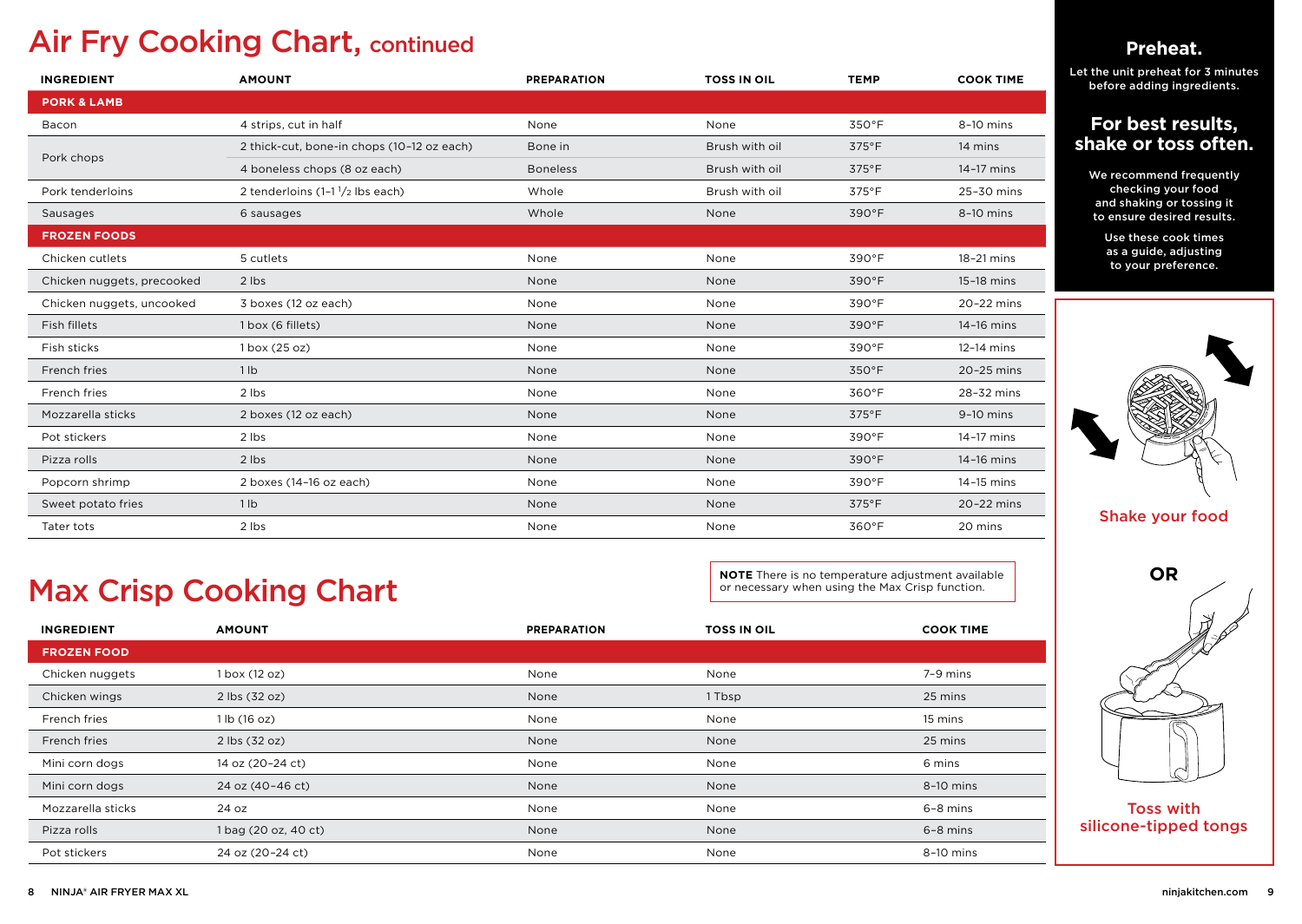### Dehydrate Chart

| <b>INGREDIENTS</b>             | <b>PREPARATION</b>                                                                               | <b>TEMP</b>     | <b>DEHYDRATE TIME</b> |
|--------------------------------|--------------------------------------------------------------------------------------------------|-----------------|-----------------------|
| <b>FRUITS &amp; VEGETABLES</b> |                                                                                                  |                 |                       |
| Apples                         | Cut in $\frac{1}{s}$ -inch slices, remove core, rinse in lemon water, pat dry                    | $135^{\circ}$ F | 7-8 hrs               |
| Asparagus                      | Cut in 1-inch pieces, blanch                                                                     | $135^{\circ}$ F | $6-8$ hrs             |
| Bananas                        | Peel, cut in $\frac{3}{8}$ -inch slices                                                          | $135^{\circ}$ F | 8-10 hrs              |
| <b>Beets</b>                   | Peel, cut in $\frac{1}{8}$ -inch slices                                                          | $135^{\circ}$ F | $6-8$ hrs             |
| Eggplant                       | Peel, cut in 1/4-inch slices, blanch                                                             | $135^{\circ}$ F | $6-8$ hrs             |
| Fresh herbs                    | Rinse, pat dry, remove stems                                                                     | $135^{\circ}$ F | 4 hrs                 |
| Ginger root                    | Cut in $\frac{3}{8}$ -inch slices                                                                | $135^{\circ}$ F | 6 hrs                 |
| Mangoes                        | Peel, cut in $\frac{3}{8}$ -inch slices, remove pits                                             | $135^{\circ}$ F | $6-8$ hrs             |
| Mushrooms                      | Clean with soft brush (do not wash)                                                              | $135^{\circ}$ F | $6-8$ hrs             |
| Pineapple                      | Peel, core, cut in $\frac{3}{8}$ - $\frac{1}{2}$ -inch slices                                    | $135^{\circ}$ F | $6-8$ hrs             |
| Strawberries                   | Cut in half or in $1/2$ -inch slices                                                             | $135^{\circ}$ F | $6 - 8$ hrs           |
| Tomatoes                       | Cut in $\frac{3}{8}$ -inch slices or grate; steam if planning to rehydrate                       | $135^{\circ}$ F | $6-8$ hrs             |
| <b>MEAT, POULTRY, FISH</b>     |                                                                                                  |                 |                       |
| Beef jerky                     | Cut in 1/4-inch slices, marinated overnight (refer to Chicken Jerky recipe, page 28)             | $150^{\circ}$ F | 5-7 hrs               |
| Chicken jerky                  | Cut in 1/4-inch slices, marinated overnight (refer to Chicken Jerky recipe, page 28)             | $150^{\circ}$ F | $5-7$ hrs             |
| Turkey jerky                   | Cut in <sup>1</sup> /4-inch slices, marinated overnight (refer to Chicken Jerky recipe, page 28) | $150^{\circ}$ F | 5-7 hrs               |
| Salmon jerky                   | Cut in 1/4-inch slices, marinated overnight (refer to Chicken Jerky recipe, page 28)             | $150^{\circ}$ F | $3-5$ hrs             |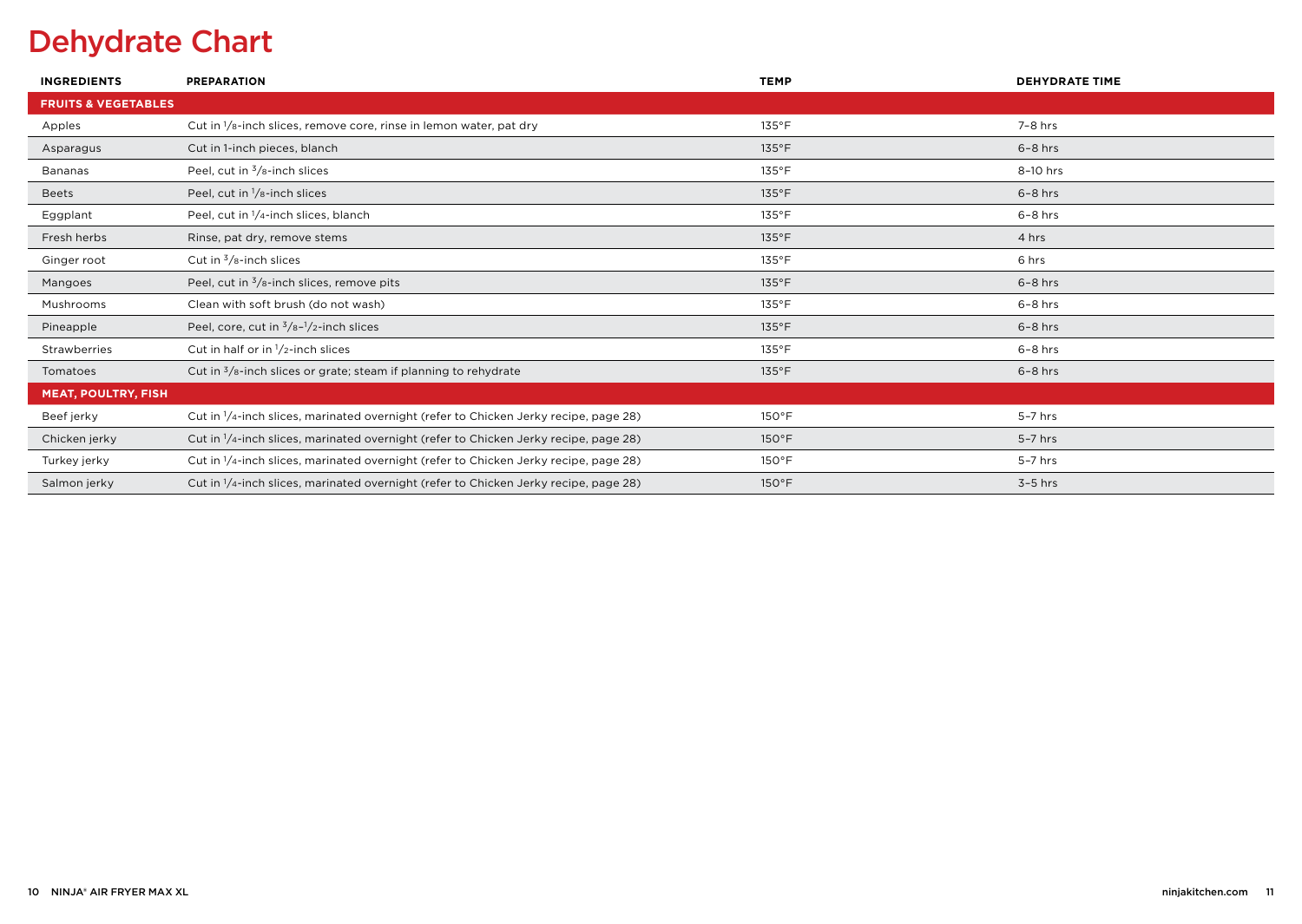### **FROZEN FRENCH FRIES**

**COOK:** 30 MINUTES | **MAKES:** 5–6 SERVINGS

#### **INGREDIENTS**

2 pounds frozen French fries



**TIP** Shake often or toss with silicone-tipped tongs for even, crispy results.

#### **DIRECTIONS**



Insert crisper plate in basket and insert basket in unit. Preheat the unit by selecting AIR FRY, setting temperature to 360°F, and setting time to 3 minutes. Select START/STOP to begin.

Once unit is preheated, add fries

to basket; reinsert basket. Select AIR FRY, set time to 360°F, and set time to 30 minutes. Select START/STOP to begin.

**TIP** For faster and crispier results, select MAX CRISP and cook for 25 minutes, shaking twice throughout.



After 10 minutes, remove basket

from unit and shake fries or toss them with silicone-tipped tongs. Reinsert basket to resume cooking for 10 more minutes. Check for desired crispiness, cooking for up to an additional 10 minutes if needed. When cooking is complete, serve with your favorite dipping sauce.

### **CRISPY CHICKEN WINGS**

#### **BASICS**

**PREP:** 5 MINUTES | **COOK:** 24 MINUTES | **MAKES:** 2–4 SERVINGS

#### **INGREDIENTS**

2 pounds uncooked frozen chicken wings 1 tablespoon canola oil 1 tablespoon kosher salt 1 teaspoon black pepper

#### **DIRECTIONS**

- **1** Insert crisper plate in basket and basket in unit. Preheat unit by selecting MAX CRISP and setting time to 3 minutes. Select START/STOP to begin.
- **2** In a bowl, toss wings with oil, salt, and pepper. Once unit is preheated, place wings on crisper plate; reinsert basket.
- **3** Select MAX CRISP and set time to 24 minutes. Select START/STOP to begin.
- **4** After 12 minutes, toss wings with silicone-tipped tongs. Reinsert basket to resume cooking.
- **5** When cooking is complete, toss wings with desired flavorings and serve.

#### **FLAVORINGS**

Dijon Honey Mustard: Whisk together 1/4 cup Dijon mustard, 1/4 cup mayonnaise, and 2 tablespoons honey. Serve with wings after cooking.

Lemon Pepper: Before cooking the wings, toss with 2 tablespoons dried lemon and pepper seasoning along with the oil, salt, and pepper. Cook the wings as directed.

**Buffalo:** Whisk together 1/4 cup hot sauce with 2 tablespoons melted butter. Toss wings in sauce after cooking and serve with blue cheese dressing.

**Soy & Sesame Ginger:** Whisk together  $\frac{1}{4}$  cup soy sauce,  $\frac{1}{4}$  cup rice wine vinegar, 2 tablespoons brown sugar, 2 tablespoons ground ginger, 1 tablespoon toasted sesame seeds, and 1 tablespoon cornstarch. Toss wings in sauce after cooking.

Honey, Siracha & Lime: Whisk together 2 tablespoons siracha, 2 tablespoons fresh lime juice, 2 tablespoons honey, 2 tablespoons rice wine vinegar and 1 tablespoon sugar. Toss wings in sauce after cooking.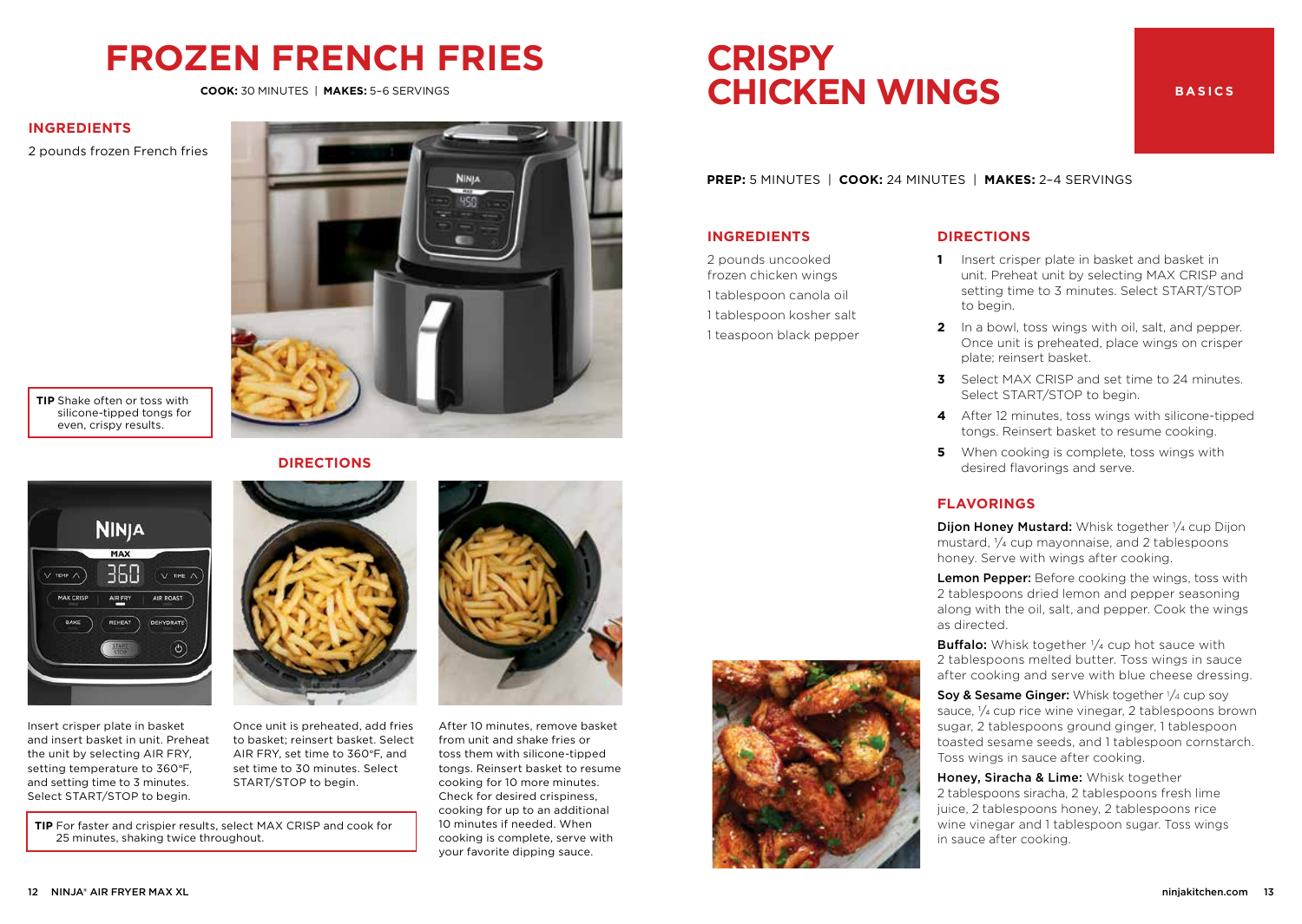**BREAKFAST**

### **TATER TOT EGG BAKE**

### **FRENCH TOAST STICKS**

**PREP:** 10 MINUTES | **COOK:** 25 MINUTES | **MAKES:** 4–6 SERVINGS

#### **INGREDIENTS**

#### 5 eggs

- $\frac{1}{4}$  cup whole milk
- 1 teaspoon kosher salt
- 1 teaspoon black pepper
- Cooking spray
- 2 pre-cooked andouille sausages (3 ounces each), cut in 1/4-inch slices
- 1 cup shredded cheddar cheese
- 
- 1 pound frozen tater tots Fresh scallions, sliced,
- for serving

#### **DIRECTIONS**

- **1** Remove crisper plate from basket. Preheat unit by selecting BAKE, setting temperature to 390°F, and setting time to 3 minutes. Select START/STOP to begin.
- **2** In a bowl, whisk together the eggs, milk, salt and pepper.
- **3** Remove basket and spray it with cooking spray. Pour the egg mixture into the basket.
- **4** Reinsert basket and cook for 5 minutes. After 5 minutes, remove basket and place sliced sausage evenly on top of eggs, then sprinkle cheese on top. Place frozen tater tots in an even layer on top; reinsert basket.
- **5** Select BAKE, set temperature to 390°F, and set time to 20 minutes. Select START/STOP to begin.
- **6** When cooking is complete, let rest for 2 minutes. Top with scallions and serve.

**PREP:** 10 MINUTES | **COOK:** 16 MINUTES | **MAKES:** 4–6 SERVINGS

#### **INGREDIENTS**

1 tablespoon maple syrup, plus more for serving

- 4 eggs, lightly beaten
- 1 cup coconut milk (or whole milk)
- $1/4$  cup brown sugar
- 1 teaspoon ground cinnamon
- $1/2$  teaspoon ground nutmeg
- 1 loaf (approximately 14 ounces) sliced bread (preferably challah, French, or sourdough), cut in 1-inch-thick strips
- Cooking spray
- Fresh fruit, for serving

#### **DIRECTIONS**

- **1** In a shallow baking dish, whisk together 1 tablespoon syrup, eggs, milk, brown sugar, cinnamon, and nutmeg. Place the bread sticks into the mixture and allow them to absorb batter for at least 5 minutes.
- **2** Insert crisper plate in basket and basket in unit. Preheat unit by selecting AIR FRY, setting temperature to 390°F, and setting time to 3 minutes. Select START/STOP to begin.
- **3** Once unit is preheated, spray the crisper plate with cooking spray. Working in batches, fill the basket with the sticks in a single layer, making sure not to crowd the basket.
- **4** Select AIR FRY, set temperature to 390°F, and set time to 8 minutes. Select START/STOP to begin.
- **5** After 3 minutes, remove basket and flip the sticks. Reinsert basket to resume cooking for 3 more minutes. If desired, cook for up to 2 additional minutes.
- **6** Repeat steps 4 and 5 for the remaining sticks.
- **7** When cooking is complete, serve immediately with maple syrup and fresh fruit.



**TIP** Leave the bread out for a few hours before cooking so it can dry out a bit—it will soak up more egg that way.

**TIP** Substitute any other cooked sausage for the andouille.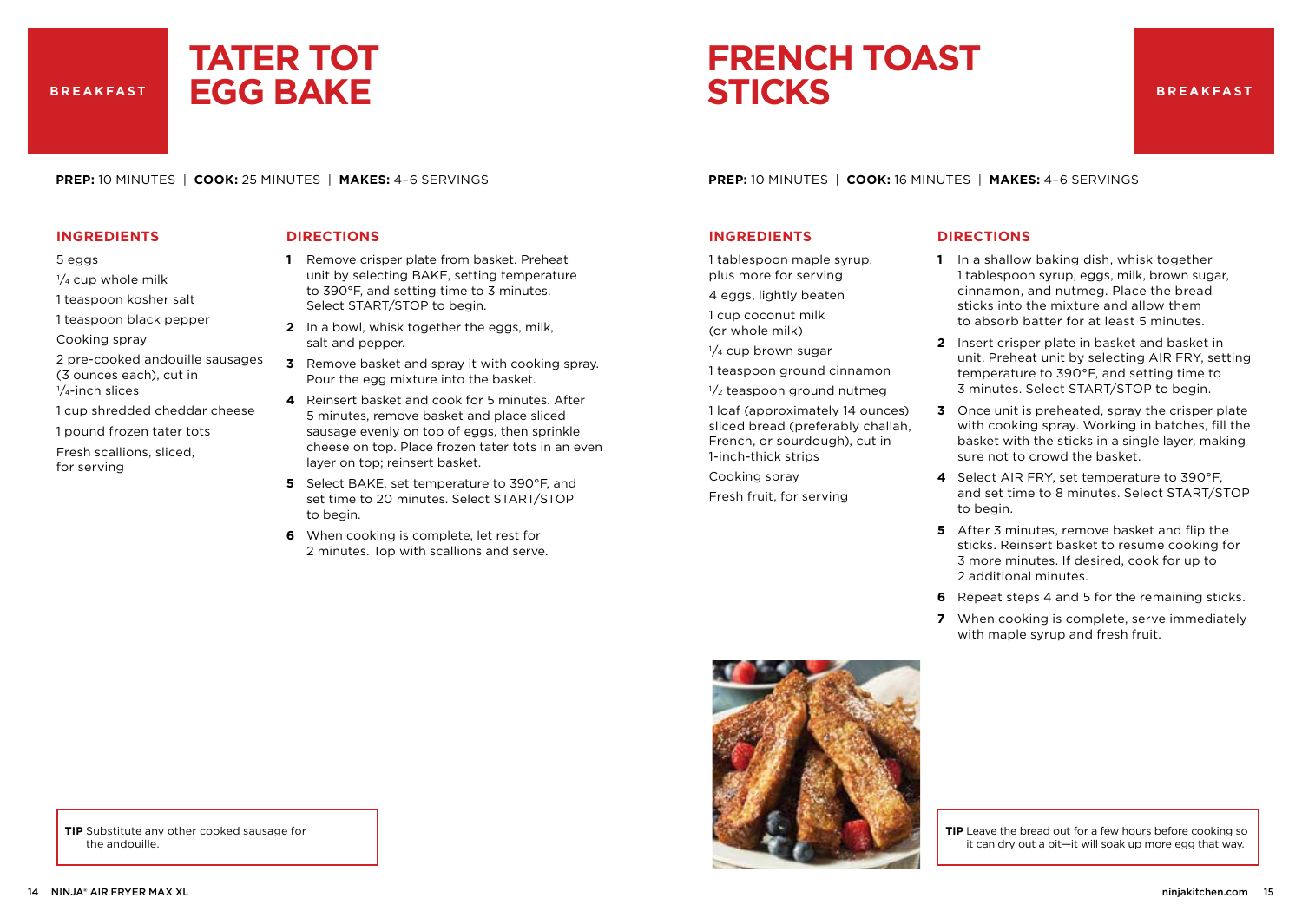#### **BREAKFAST**

### **CRESCENT ROLL BREAKFAST TARTS**

### **CRISPY FRIED FISH**

**PREP:** 10 MINUTES | **COOK:** 12–14 MINUTES | **MAKES:** 4–6 SERVINGS

#### **INGREDIENTS**

1 package (4 ounces) cream cheese, softened

1/<sub>4</sub> cup fruit preserves (strawberry, raspberry, blueberry, etc.)

3 tablespoons powdered sugar

1 tube (8 ounces) refrigerated crescent roll dough

Flour, for dusting

Cooking spray

#### **DIRECTIONS**

- **1** In a mixing bowl, combine the cream cheese, fruit preserves, and powdered sugar. Using an electric hand mixer or a whisk, mix together to fully incorporate. Set aside.
- **2** Cut crescent roll dough into 4 squares. Dust a small amount of flour onto each square. Roll out squares with a rolling pin until they are approximately 5 inches wide and 5 inches long.
- **3** Spread approximately <sup>1</sup>/<sub>3</sub> cup cream cheese mixture onto each square. Make sure to leave space at each end of square.
- **4** Working one at a time, take one corner of the square and roll towards the other end. Squeeze ends to create a seal. Repeat with remaining squares.
- **5** Insert crisper plate in basket and basket in unit. Preheat unit by selecting AIR FRY, setting temperature to 325°F, and setting time to 3 minutes. Select START/STOP to begin.
- **6** Once unit is preheated, spray the pastries liberally with cooking spray. Place onto the crisper plate.
- **7** Select AIR FRY, set temperature to 325°F, and set time to 14 minutes. Select START/STOP to begin.
- **8** After 12 minutes, remove basket and check doneness of pastries. If desired, reinsert basket and resume cooking up to 2 more minutes.
- **9** Cooking is complete when pastries are golden brown. Allow pastries to cool slightly before serving.

#### **PREP:** 10 MINUTES | **COOK:** 8 MINUTES | **MAKES:** 4 SERVINGS

#### **INGREDIENTS**

- 2 tablespoons olive oil
- 1/2 cup Dijon mustard
- 1 teaspoon kosher salt
- 2 cups butter crackers, crushed

1 cup plain bread crumbs

4 uncooked cod or haddock fillets (6 ounces each)

Cooking spray

- **1** Place olive oil, mustard, and salt into a bowl; whisk to combine. Add crushed butter crackers and bread crumbs to another bowl, stirring to combine.
- **2** Working in small batches, coat fish fillets in mustard mixture. Transfer fish to bread crumb mixture, tossing well to evenly coat. Set aside.
- **3** Insert crisper plate in basket and basket in unit. Preheat unit by selecting AIR FRY, setting temperature to 390°F, and setting time to 3 minutes. Select START/STOP to begin.
- **4** Spray each breaded fillet liberally with cooking spray. Once unit is preheated, place fillets onto the crisper plate.
- **5** Select AIR FRY, set temperature to 390°F, and set time to 8 minutes. Select START/STOP to begin.
- **6** After 4 minutes, remove basket and flip fillets. Reinsert basket to resume cooking.
- **7** When cooking is complete, serve fish immediately.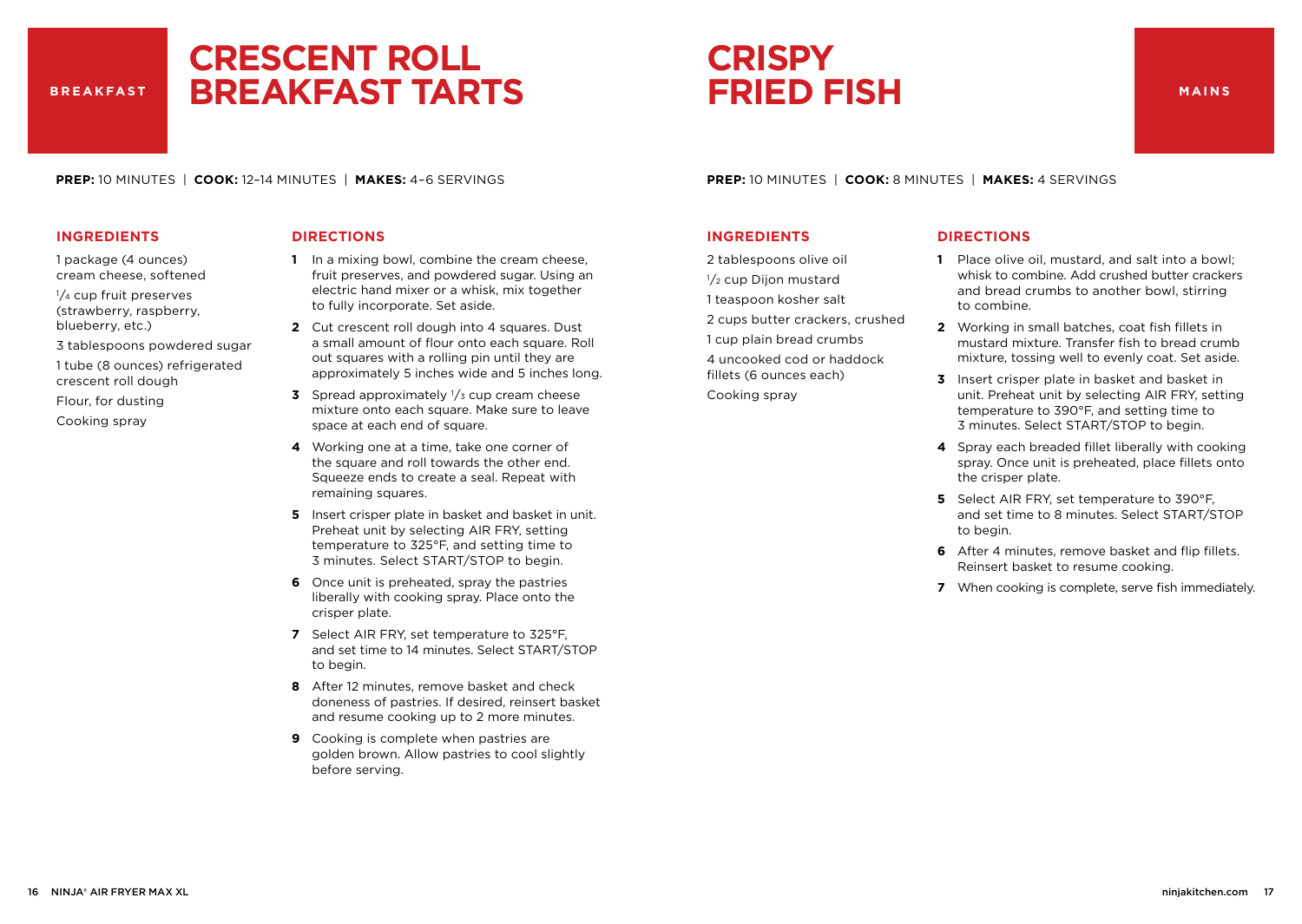### **BACON-WRAPPED SAUSAGES**

### **MINI CHEESEBURGER MEATLOAVES**

**MAINS**

**PREP:** 5 MINUTES | **COOK:** 20–22 MINUTES | **MAKES:** 4 SERVINGS

#### **INGREDIENTS**

- 4 uncooked sausages (mild/hot Italian, chorizo, etc.)
- 8 slices uncooked bacon
- 4 toothpicks, cut in
- 1/<sub>2</sub>-inch pieces
- 4 hot dog buns, for serving

#### **DIRECTIONS**

- **1** Insert crisper plate in basket and basket in unit. Preheat unit by selecting AIR FRY, setting temperature to 360°F, and setting time to 3 minutes. Select START/STOP to begin.
- **2** While unit is preheating, wrap each sausage with 2 slices of bacon. Secure each end of bacon with half of a toothpick.
- **3** Once unit is preheated, place sausages on crisper plate.
- **4** Select AIR FRY, set temperature to 360°F, and set time to 22 minutes. Select START/STOP to begin.
- **5** After 10 minutes, remove basket and flip sausages. Reinsert basket and resume cooking for 10 minutes.
- **6** After 10 minutes, check sausages for doneness. If desired, cook sausages up to 2 more minutes. When cooking is complete, serve sausages in buns with condiments.

**PREP:** 10 MINUTES | **COOK:** 32 MINUTES | **MAKES:** 6 SERVINGS

#### **INGREDIENTS**

2 pounds uncooked ground beef (80/20 blend)

5 slices uncooked bacon (6 ounces), chopped

- $1/2$  cup white onion, diced
- 2 eggs, lightly beaten
- $\frac{1}{2}$  cup seasoned bread crumbs
- $\frac{1}{2}$  cup ketchup, plus more for serving
- $\frac{1}{4}$  cup yellow mustard
- 2 tablespoons sweet relish
- 1 cup shredded cheddar cheese
- 1 tablespoon kosher salt 1 teaspoon black pepper 8 slices American cheese
- 8 slices bread

- **1** Insert crisper plate in basket and basket in unit. Preheat unit by selecting AIR FRY, setting temperature to 390°F, and setting time to 3 minutes. Select START/STOP to begin.
- **2** In a large mixing bowl, combine beef, bacon, onion, eggs, bread crumbs, ketchup, mustard, relish, cheddar cheese, salt, and pepper. Mix thoroughly to fully incorporate ingredients. Form mixture into 8 mini meatloaves (about 6-7 ounces each).
- **3** Once unit is preheated, place 4 loaves on the crisper plate; reinsert basket.
- **4** Select AIR FRY, set temperature to 390°F, and set time to 16 minutes. Select START/STOP to begin.
- **5** After 10 minutes, remove basket and flip meatloaves. Reinsert basket to resume cooking for remaining 6 minutes.
- **6** When cooking is complete, top each meatloaf with a slice of American cheese. Cover meatloaves to keep warm and set aside.
- **7** Repeat steps 3 through 6 with remaining meatloaves.
- **8** Place each mini meatloaf on a slice of bread and drizzle with ketchup or your favorite burger condiments before serving.

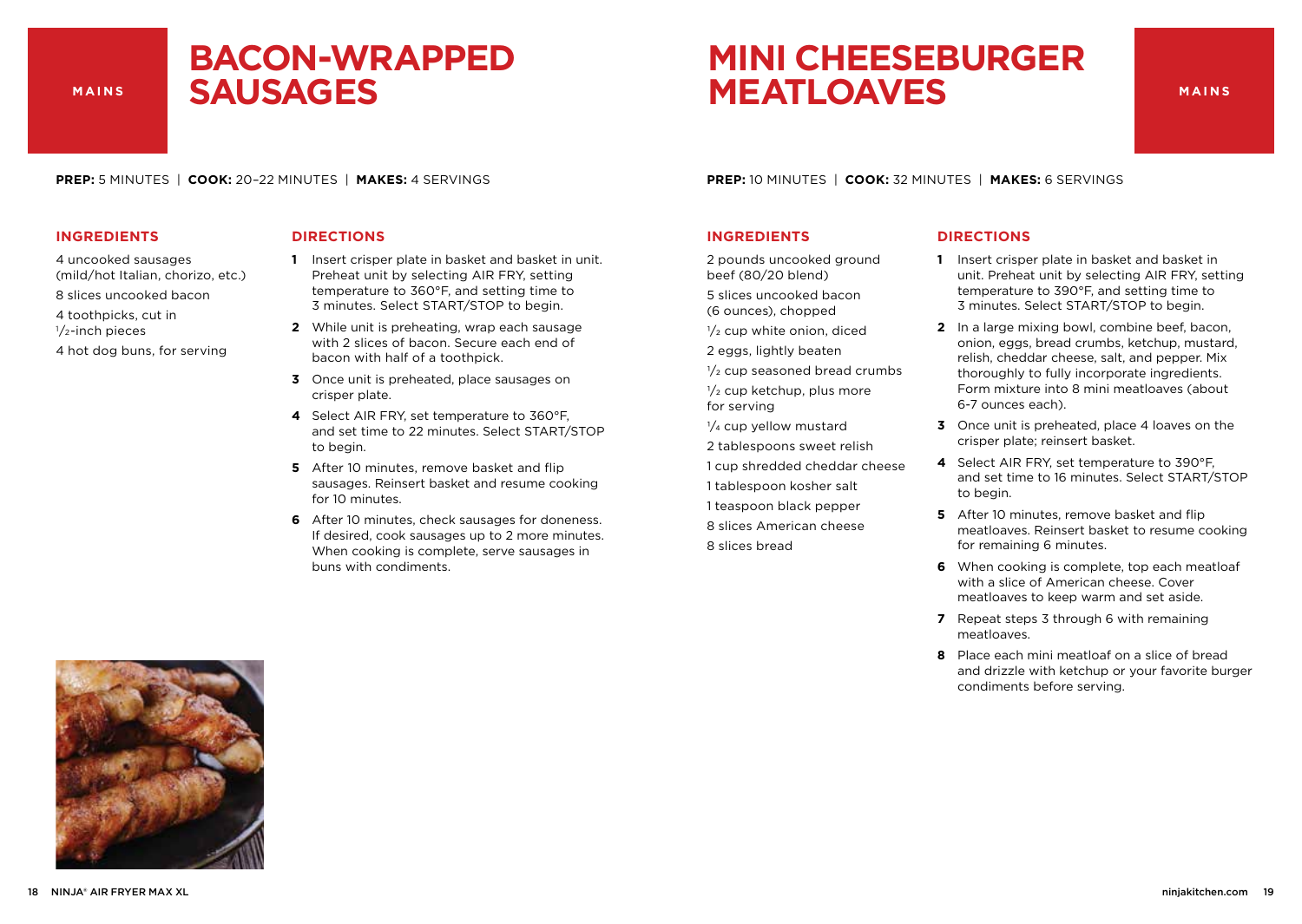### **CAJUN SHRIMP & VEGETABLES**

### **RANCH CHICKEN TENDERS**

**PREP:** 5 MINUTES | **COOK:** 16 MINUTES | **MAKES:** 3–4 SERVINGS

#### **INGREDIENTS**

- 1 bag (16 ounces) frozen mixed vegetables (Asian medley)
- 2 tablespoons olive oil, divided
- 1 teaspoon kosher salt
- 1 pound frozen raw jumbo shrimp, peeled, deveined
- 2 tablespoons Cajun seasoning blend

#### **DIRECTIONS**

- **1** Insert crisper plate in basket and basket in unit. Preheat unit by selecting MAX CRISP and setting time to 3 minutes. Select START/STOP to begin.
- **2** While unit is preheating, toss the frozen vegetables with 1 tablespoon oil and salt in a bowl.
- **3** Once unit is preheated, place vegetables on crisper plate.
- **4** Select MAX CRISP and set time to 6 minutes. Select START/STOP to begin. Shake vegetables halfway through cooking.
- **5** While vegetables are cooking, toss shrimp with remaining 1 tablespoon olive oil and Cajun seasoning blend in a bowl.
- **6** When cooking is complete, open basket and place shrimp on top of the vegetables. Reinsert basket.
- **7** Select AIR FRY, set temperature to 390°F, and set time to 10 minutes. Select START/STOP to begin. Shake basket halfway through cooking.
- **8** When the cooking is complete, stir to combine and serve immediately.

**PREP:** 10 MINUTES | **MARINATE:** 1 HOUR **COOK:** 24 MINUTES | **MAKES:** 4–6 SERVINGS

#### **INGREDIENTS**

2 pounds uncooked chicken tenderloins

1 tablespoon olive oil

finely crushed

1 packet (1 ounce) ranch dressing seasoning mix 1 tablespoon kosher salt 4 cups corn flakes,

- **1** In a large mixing bowl, toss chicken with oil. Add ranch seasoning and toss to coat. Cover bowl with plastic wrap and refrigerate for 1 hour.
- **2** In a separate bowl, combine the kosher salt and crushed corn flakes. Working in batches, coat the marinated chicken in the corn flake mixture. Make sure to press the flakes onto the chicken to fully coat.
- **3** Insert crisper plate in basket and basket in unit. Preheat unit by selecting AIR FRY, setting temperature to 390°F, and setting time to 3 minutes. Select START/STOP to begin.
- **4** Once unit is preheated, place half the chicken in the basket in a single layer.
- **5** Select AIR FRY, set temperature to 390°F, and set time to 12 minutes. Select START/STOP to begin.
- **6** After 6 minutes, remove basket and flip chicken. Reinsert basket to resume cooking for the remaining 4 minutes.
- **7** Repeat steps 4–6 with remaining chicken.
- **8** When cooking is complete, serve immediately with dipping sauce.

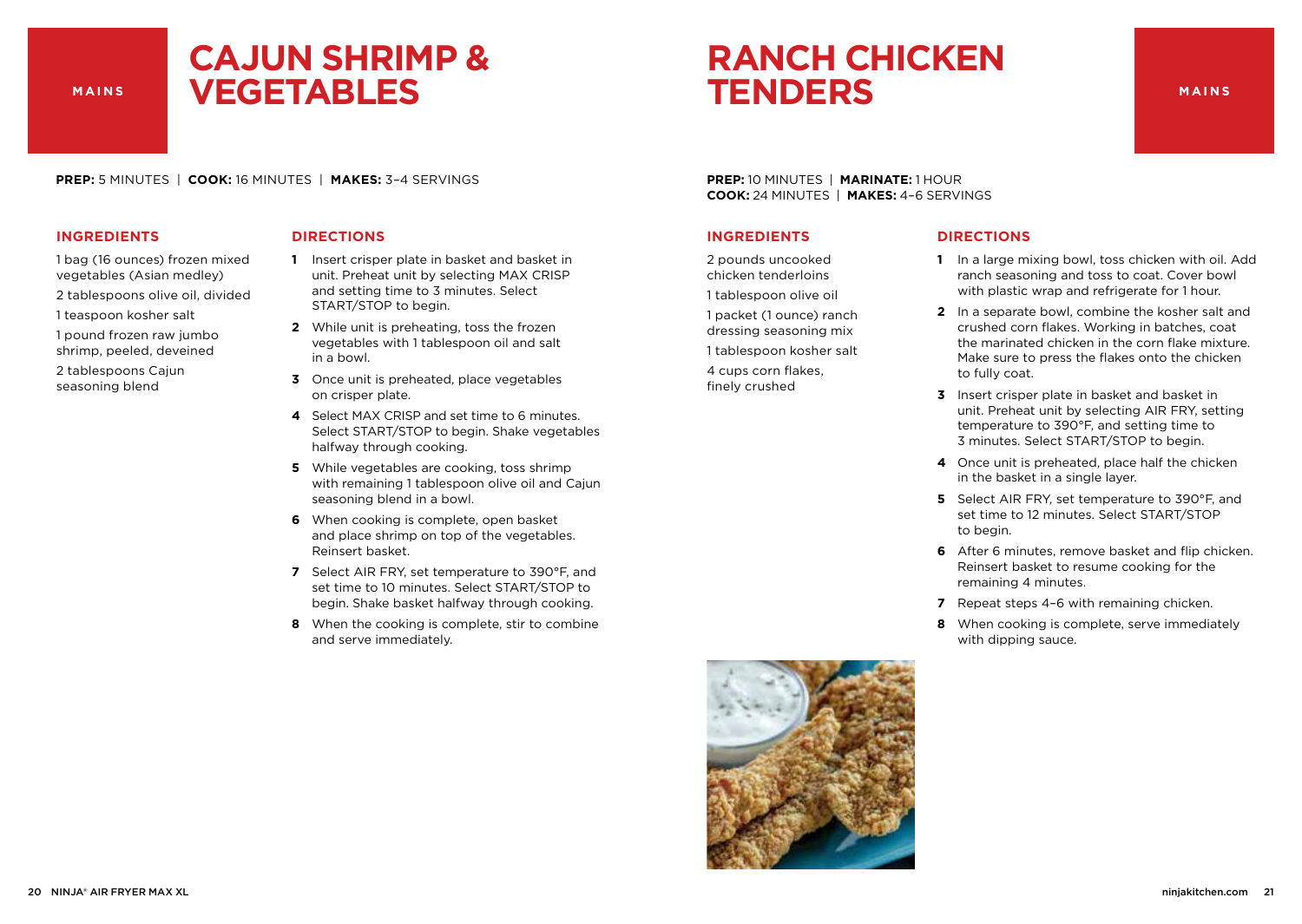### **CUBAN-STYLE BISCUITS**

**PREP:** 10 MINUTES | **COOK:** 26 MINUTES | **MAKES:** 8 SERVINGS

#### **INGREDIENTS**

- 1 tube (16.3 ounces) refrigerated biscuit dough
- 1/4 cup Dijon mustard, divided
- 4 kosher dill pickle
- spears, chopped
- 16 slices deli ham
- (honey, oven roasted, etc.)
- 8 slices Swiss cheese

#### **DIRECTIONS**

- **1** Insert crisper plate in basket and basket in unit. Preheat unit by selecting BAKE, setting temperature to 325°F, and setting time to 3 minutes. Select START/STOP to begin.
- **2** Unpackage the biscuit dough and separate the biscuits.
- **3** Once unit is preheated, place 4 biscuits in the basket; reinsert basket.
- **4** Select BAKE, set temperature to 325°F, and set time to 10 minutes. Select START/STOP to begin.
- **5** After 8 minutes, check biscuits for doneness. If necessary, cook up to 2 more minutes.
- **6** Repeat steps 3 and 4 with remaining biscuits.
- **7** When cooking is complete, allow biscuits to cool slightly. When they are cool enough to handle, start by pressing down on the biscuits with the flats of your palm. Spread  $1\frac{1}{2}$  teaspoons Dijon mustard on each biscuit. then add 1 tablespoon chopped pickles on top. Fold 2 pieces of ham and place on top. Finish by placing 1 slice of cheese on top of each biscuit.
- **8** Place 4 assembled biscuits in the basket; reinsert basket. Select AIR FRY, set temperature to 390°F, and set time to 3 minutes. Select START/STOP to begin. Repeat with remaining biscuits.
- **9** Allow to cool slightly before serving.

### **ITALIAN PORK LOIN & ROASTED VEGETABLES**

**MAINS**

**PREP:** 20 MINUTES | **MARINATE:** 2–4 HOURS | **COOK:** 23 MINUTES | **MAKES:** 4–6 SERVINGS

#### **INGREDIENTS**

1 uncooked boneless pork tenderloin  $(1 \frac{1}{2} - 2$  pounds), cut in half widthwise

- $1/2$  cup Italian dressing
- 1 eggplant, peeled, cut in 1-inch pieces
- 2 Roma tomatoes, diced
- 1 zucchini, sliced in half moons

1 summer squash, sliced in half moons

- 1 red bell pepper, diced
- 3 cloves garlic, peeled, minced
- 2 tablespoons extra virgin olive oil
- $\frac{1}{4}$  cup fresh basil, torn
- 3 teaspoons kosher salt, divided

- **1** Place pork loin into a bowl or large zip-top bag. Coat pork with Italian dressing. Cover and refrigerate for 2 to 4 hours.
- **2** In a large bowl, toss eggplant, tomatoes, zucchini, squash, and garlic with oil, basil, and 2 teaspoons salt.
- **3** Insert crisper plate in basket and basket in unit. Preheat unit by selecting AIR ROAST, setting temperature to 375°F, and setting time to 3 minutes. Select START/STOP to begin.
- **4** While unit is preheating, remove pork from marinade and season with remaining 1 teaspoon salt.
- **5** Once unit is preheated, place vegetable mixture on the crisper plate. Place pork on top of vegetables.
- **6** Select AIR ROAST, set temperature to 375°F, and set time to 23 minutes. Select START/STOP to begin.
- **7** After 10 minutes, remove basket. Stir vegetables and flip the pork. Reinsert basket to resume cooking.
- **8** After 20 minutes, check pork for doneness. If necessary, cook up to 3 more minutes.
- **9** When cooking is complete, let pork rest for 5 minutes before slicing.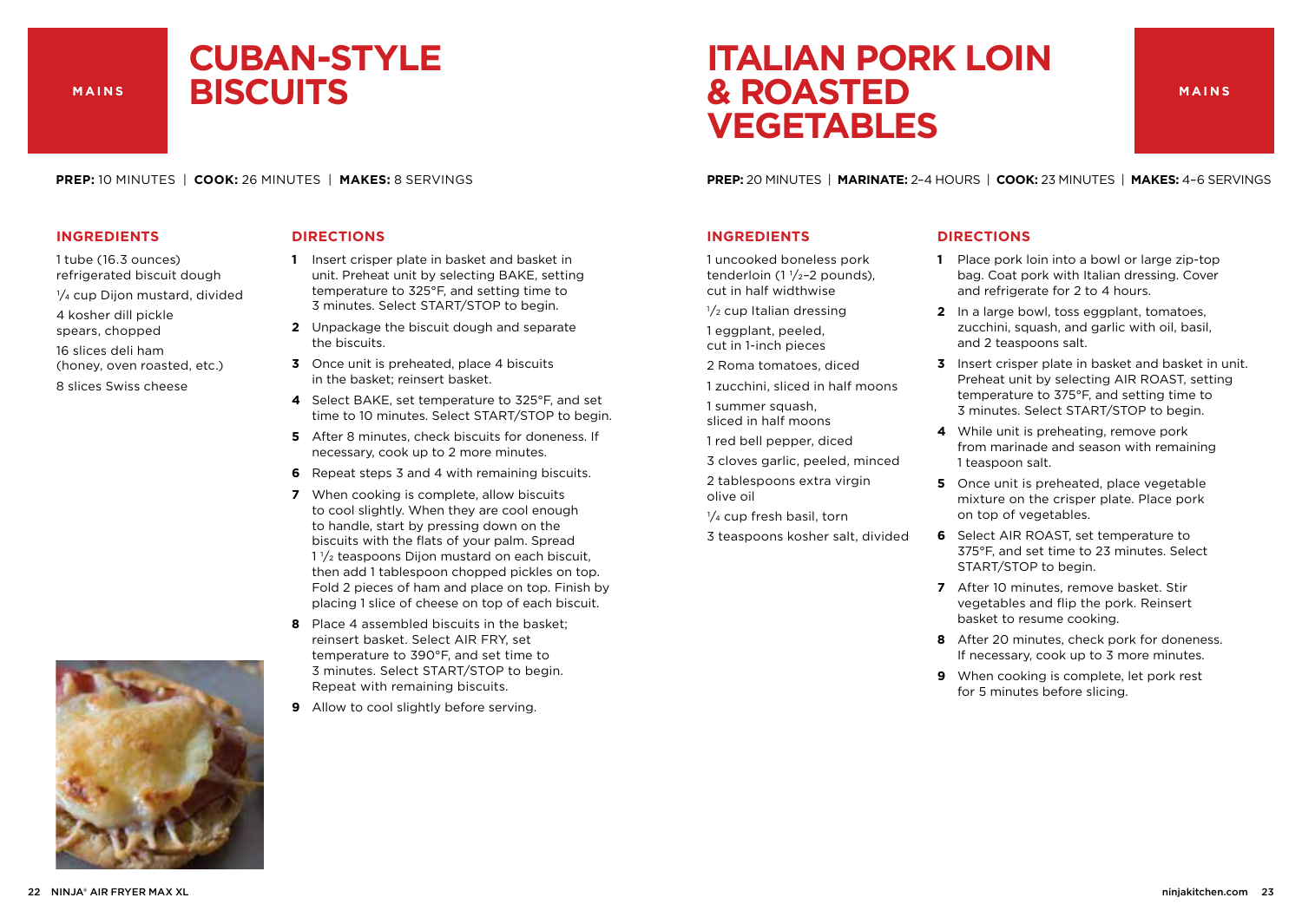### **PROSCIUTTO-STUFFED CHEESY CHICKEN BREASTS**

### **GREEK-STYLE POTATOES**

**PREP:** 20 MINUTES | **COOK:** 26 MINUTES | **MAKES:** 4–6 SERVINGS

#### **INGREDIENTS**

- 3 uncooked boneless, skinless chicken breasts (6–8 ounces each), butterflied
- 6 slices prosciutto
- 1 bunch asparagus, trimmed
- 1/4 cup sundried tomatoes in oil 1 cup shredded mozzarella,
- divided 1 tablespoon kosher salt
- 1 teaspoon ground black pepper Cooking spray

#### **DIRECTIONS**

- **1** Lay out butterflied chicken breasts, insides facing up, on a clean work surface. Place 2 slices of prosciutto on each breast. Place a small bundle of asparagus (about 5 standard asparagus or 3 jumbo asparagus) on top of the prosciutto, toward one side of each breast. Divide sun-dried tomatoes and  $\frac{1}{2}$  cup mozzarella between the breasts. Season with salt and pepper.
- **2** Working one at a time, hold the asparagus in place with your fingers, then roll the chicken over the asparagus and other fillings. Repeat with remaining chicken breasts. Use toothpicks to secure the stuffed breasts.
- **3** Insert crisper plate in basket and basket in unit. Preheat unit by selecting AIR FRY, setting temperature to 390°F, and setting time to 3 minutes. Select START/STOP to begin.
- **4** Once unit is preheated, place stuffed chicken in the basket. Spray each with cooking spray. Insert basket in unit.
- **5** Select AIR FRY, set temperature to 390°F, and set time to 26 minutes. Select START/STOP to begin.
- **6** After 12 minutes, remove basket and rotate chicken. Reinsert basket to resume cooking.
- **7** In the last 2 minutes, remove basket and top chicken with remaining mozzarella. Reinsert basket to resume cooking.
- **8** When cooking is complete, allow chicken to rest for 5 minutes before serving.

**PREP:** 10 MINUTES | **COOK:** 18 MINUTES | **MAKES:** 4 SERVINGS

#### **INGREDIENTS**

1 pound red bliss potatoes, cut in quarters

- 2 tablespoons olive oil
- 1 teaspoon kosher salt
- 2 teaspoons dried oregano
- 1 teaspoon black pepper
- 1 teaspoon paprika
- $\frac{1}{4}$  cup red onion, diced
- $\frac{1}{2}$  cup crumbled feta cheese 1 tomato, diced
- $\frac{1}{4}$  cup sliced black olives
- 2 tablespoons lemon juice Fresh dill, for serving

#### **DIRECTIONS**

- **1** Insert crisper plate in basket and basket in unit. Preheat unit by selecting AIR FRY, setting temperature to 390°F, and setting time to 3 minutes. Select START/STOP to begin.
- **2** In a large bowl, toss the potatoes with olive oil, salt, oregano, pepper, and paprika.
- **3** Once unit is preheated, place potatoes in the basket; reinsert basket.
- **4** Select AIR FRY, set temperature to 390°F, and set time to 18 minutes. Select START/STOP to begin. Shake basket halfway through cooking.
- **5** After 13 minutes, add onion to basket, shaking to incorporate; reinsert basket.
- **6** When cooking is complete, transfer potatoes to a bowl. Add feta, tomato, olives, and lemon juice and toss to combine. Top with fresh dill and serve.

**TIP** If you do not know how to butterfly chicken yourself, you can ask your butcher to do it for you.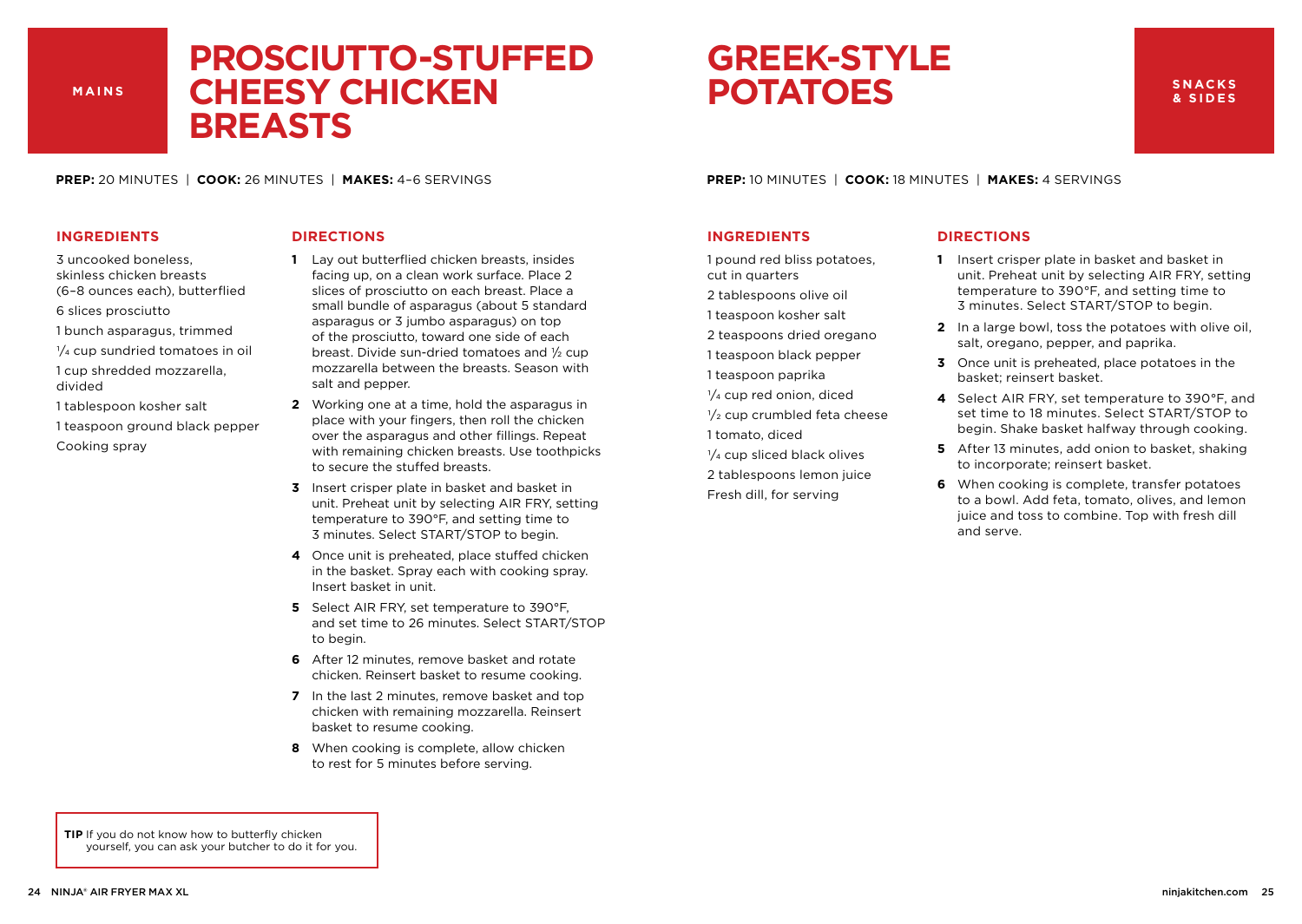#### **SNACKS & SIDES**

### **BRUSSELS SPROUT & BACON GRATIN**

**PREP:** 10 MINUTES | **COOK:** 26 MINUTES | **MAKES:** 4 SERVINGS

#### **INGREDIENTS**

- 1 pound Brussels sprouts, trimmed, cut in quarters
- 1 small red onion, peeled, thinly sliced
- 3 slices bacon, thinly sliced
- 1/2 cup shredded Parmesan cheese, divided
- 2 tablespoons olive oil
- 1 teaspoon kosher salt
- 1 teaspoon finely ground black pepper
- 1 cup shredded cheddar cheese
- $\frac{1}{4}$  cup seasoned bread crumbs
- $\frac{1}{2}$  cup heavy cream
- Fresh parsley, chopped, for serving

#### **DIRECTIONS**

- **1** Remove crisper plate from basket. Preheat unit by selecting AIR ROAST, setting temperature to 400°F, and setting time to 3 minutes. Select START/STOP to begin.
- **2** In a large mixing bowl, combine the Brussels sprouts, red onion, bacon, 1/4 cup Parmesan, olive oil, salt, and pepper.
- **3** Once unit is preheated, place mixture in the basket; reinsert basket.
- **4** Select AIR ROAST, set temperature to 400°F, and set time to 24 minutes. Select START/STOP to begin.
- **5** After 8 minutes, remove the basket and stir mixture; reinsert basket.
- **6** In a mixing bowl, combine  $\frac{1}{4}$  cup Parmesan, cheddar, and bread crumbs.
- **7** After 16 minutes, remove basket and stir heavy cream into Brussels sprout mixture. Top with bread crumb mixture. Reinsert basket to resume cooking.
- **8** When cooking is complete, remove gratin from the basket. Top with parsley and serve immediately.

#### **TIP** Omit the bacon to make this dish vegetarian.

**PREP:** 15 MINUTES | **SOAK:** 30 MINUTES | **COOK:** 24–26 MINUTES | **MAKES:** 4 SERVINGS

**GARLIC PARMESAN** 

#### **INGREDIENTS**

1 pound russet potatoes (about 3 medium potatoes), cut in thin matchsticks

**HAND-CUT**

**FRENCH FRIES**

- 2 tablespoons canola oil, divided
- 2 cloves garlic, peeled, minced
- 1 teaspoon garlic powder
- 1 teaspoon kosher salt
- 2 tablespoons fresh parsley, chopped
- $1/4$  cup grated Parmesan cheese

#### **DIRECTIONS**

- **1** Soak raw fries in cold water for 30 minutes to remove excess starch. After 30 minutes, strain fries and pat completely dry. The drier the fries, the better they will crisp.
- **2** Place fries and 1 tablespoon canola oil in a large mixing bowl; toss to combine.
- **3** Insert crisper plate in basket and basket in unit. Preheat unit by selecting AIR FRY, setting temperature to 360°F, and setting the time to 3 minutes. Select START/STOP to begin.
- **4** Once unit is preheated, place fries on crisper plate; reinsert basket.
- **5** Select AIR FRY, set temperature to 360°F, and set time to 26 minutes. Select START/STOP to begin.
- **6** After 12 minutes, remove basket and shake fries or toss them with silicone-tipped tongs. Reinsert basket to resume cooking.
- **7** While fries are cooking, in a large mixing bowl, combine remaining canola oil, minced garlic, garlic powder, salt, parsley, and Parmesan.
- **8** Check fries after 24 minutes. For crispier fries, continue cooking up to 2 more minutes.
- **9** When cooking is complete, toss fries in bowl with garlic-Parmesan mix and serve immediately.

**TIP** Shaking fries during cooking is key for making them crispy and golden brown, so shake or toss with silicone-tipped tongs frequently.





#### **SNACKS & SIDES**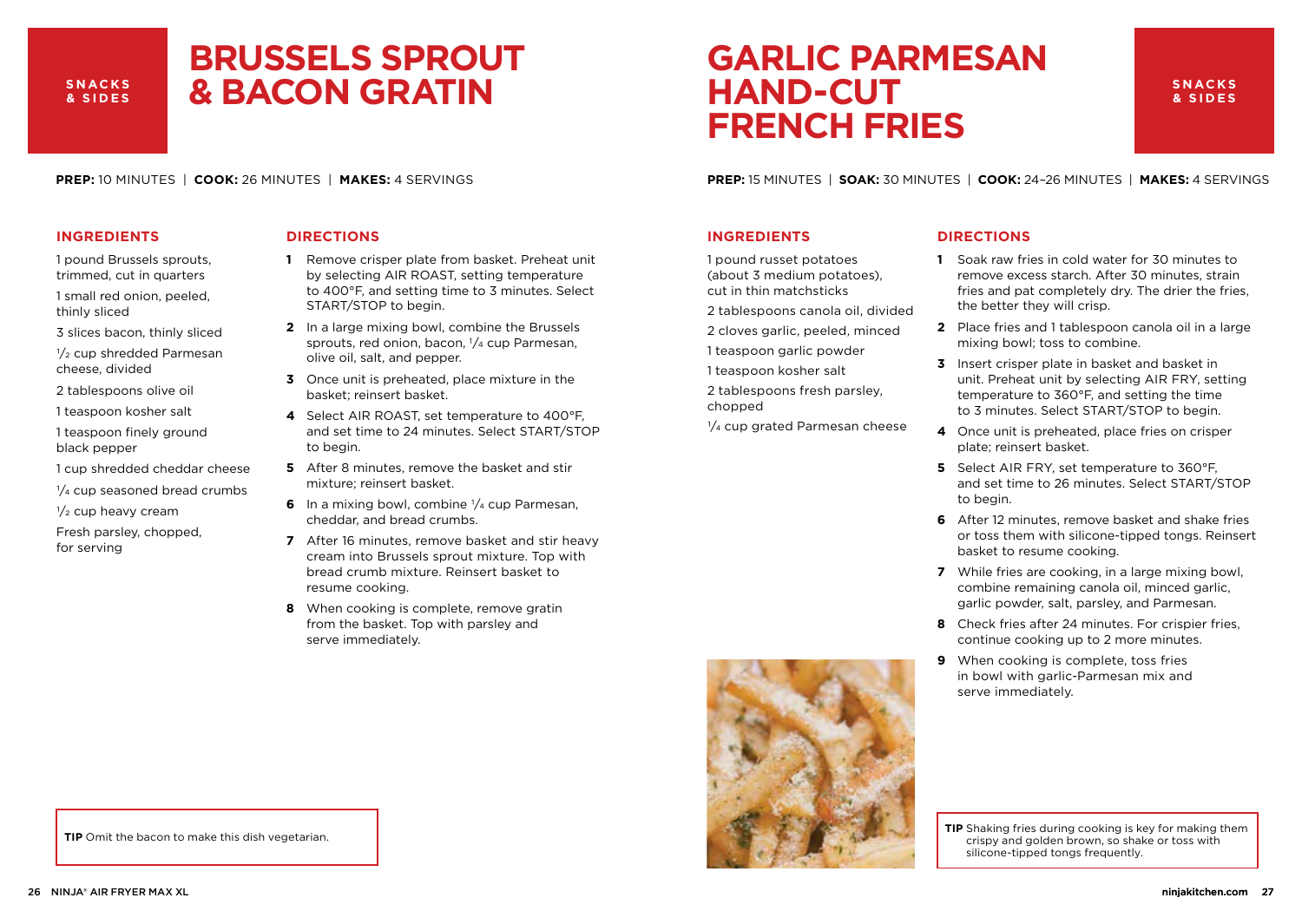#### **SNACKS & SIDES**

## **CHICKEN JERKY**

**PREP:** 15 MINUTES | **MARINATE:** 4–8 HOURS | **COOK:** 6 HOURS | **MAKES:** 3 CUPS

#### **INGREDIENTS**

- 1 pound uncooked boneless skinless chicken breasts, cut in  $\frac{1}{4}$  inch thin strips
- 1/4 cup sriracha
- 2 tablespoons soy sauce
- 1 tablespoon kosher salt
- 3 tablespoons brown sugar
- 1 teaspoon black pepper
- 1 teaspoon smoked paprika

#### **DIRECTIONS**

- **1** Whisk together all the ingredients, except chicken. Place mixture into a large resealable plastic bag.
- **2** Add chicken to bag and rub to coat. Marinate in refrigerator for 4–6 hours or overnight.
- **3** Strain meat; discard excess marinade.
- **4** Remove the crisper plate from the basket. Lay half the sliced meat flat on the bottom of the basket in 1 layer. Place the crisper plate on top of the meat. Place remaining meat on the crisper plate.
- **5** Insert basket in unit. Select DEHYDRATE, set temperature to 150°F, and set time to 6 hours. Select START/STOP to begin. Check after 4 hours, cooking until desired texture is reached.
- **6** When cooking is complete, remove jerky and store in an airtight container.

**PREP:** 15 MINUTES | **COOK:** 8 MINUTES | **MAKES:** 2–4 SERVINGS

#### **INGREDIENTS**

- $\frac{1}{4}$  cup all purpose flour
- 1 1/2 teaspoons kosher salt
- 2 eggs, lightly beaten

**CRISPY**

**FINGERS**

**ASPARAGUS**

- $1/2$  cup seasoned bread crumbs
- $1/4$  cup grated Parmesan cheese 1 bunch jumbo asparagus, trimmed
- Cooking spray

#### **SRI-RANCH-A DIPPING SAUCE**

2 tablespoons sriracha  $\frac{1}{4}$  cup ranch dressing 1 teaspoon lime juice

#### **DIRECTIONS**

**1** Place flour and salt in a shallow bowl or on a plate; stirring to combine. Add eggs to another bowl. Place bread crumbs and Parmesan cheese into a third bowl; stirring to combine.

**SNACKS & SIDES**

- **2** Working in small batches, coat asparagus with cooking spray. Toss in flour. Tap off excess flour, then coat asparagus in egg. Transfer asparagus to bread crumb mixture, tossing well to evenly coat. Place the coated asparagus on a tray or plate.
- **3** Insert crisper plate in basket and basket in unit. Preheat unit by selecting AIR FRY, setting temperature to 390°F, and setting time to 3 minutes. Select START/STOP to begin.
- **4** Once unit is preheated, place asparagus on the crisper plate in a single layer (if all spears won't fit, set additional ones aside). Spray with cooking spray; reinsert basket.
- **5** Select AIR FRY, set temperature to 390°F, and set time to 8 minutes. Select START/STOP to begin.
- **6** After 4 minutes, remove basket and shake asparagus or toss with silicone-tipped tongs. Reinsert basket to resume cooking.
- **7** While asparagus is cooking, stir together all dipping sauce ingredients in a bowl. If there are additional spears, repeat steps 4-6.
- **8** When cooking is complete, serve asparagus immediately with dipping sauce.



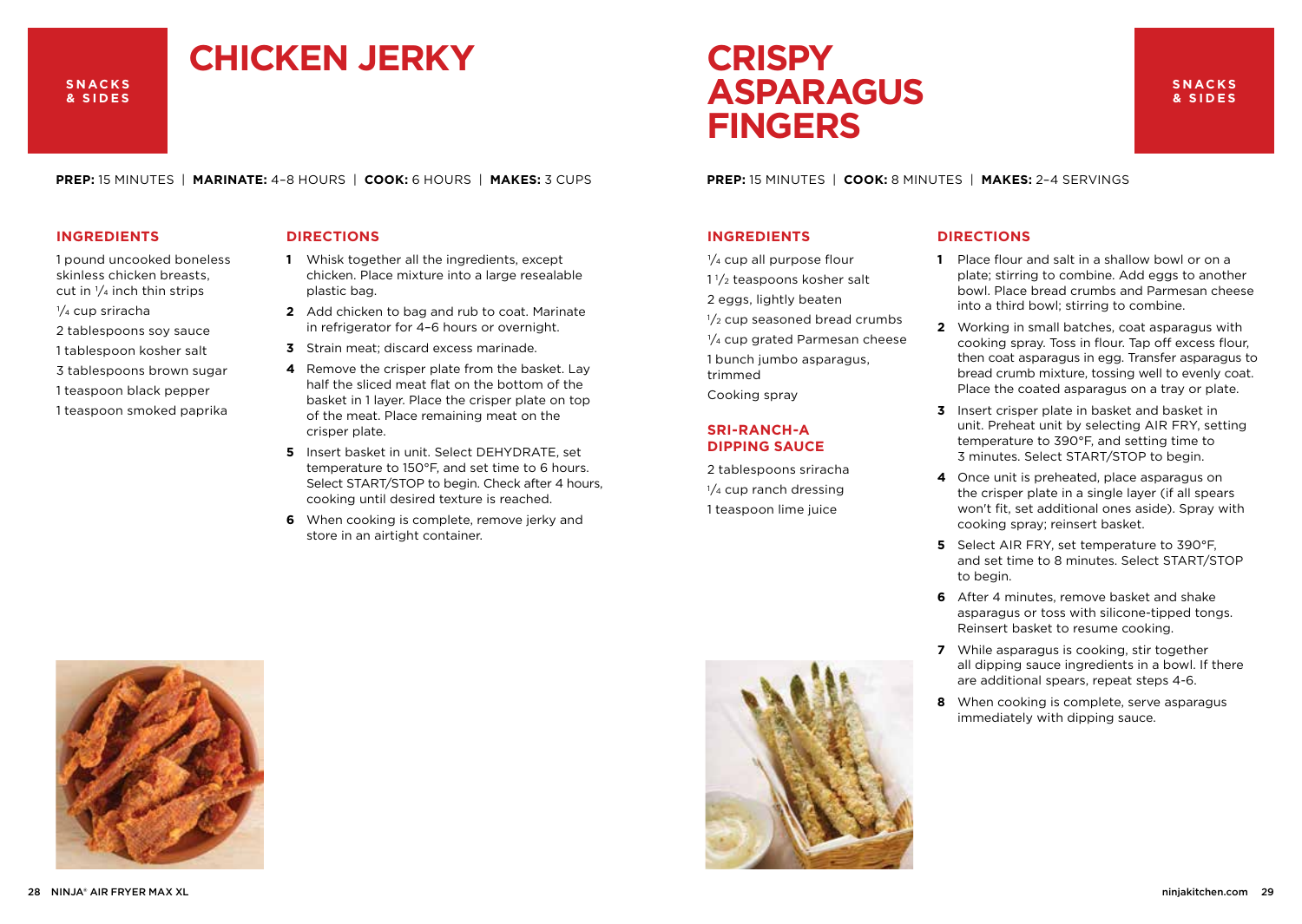#### **DESSERTS**

### **AIR-FRIED PEANUT BUTTER CUP S'MORES**

**PREP:** 3 MINUTES | **COOK:** 2 MINUTES | **MAKES:** 4 SERVINGS

#### **INGREDIENTS**

- 4 large graham crackers
- 4 peanut butter cups
- $(3/4)$  ounce each)
- 4 marshmallows

#### **DIRECTIONS**

- **1** Insert crisper plate in basket and basket in unit. Preheat unit by selecting AIR FRY, setting temperature to 360°F, and setting time to 3 minutes. Select START/STOP to begin.
- **2** While unit is preheating, break graham crackers in half.
- **3** Once unit is preheated, place 4 graham cracker halves on the crisper plate. Then top each with a peanut butter cup; reinsert basket.
- **4** Select AIR FRY, set temperature to 360°F, and set time to 2 minutes. Select START/STOP to begin.
- **5** After 1 minute, top each peanut butter cup with a marshmallow; reinsert basket and cook for the remaining 1 minute.
- **6** When cooking is complete, top each s'more with another graham cracker half. Serve immediately.

**PEANUT BUTTER, JELLY & BANANA BITES**

#### **DESSERTS**

**PREP:** 15 MINUTES | **COOK:** 24 MINUTES | **MAKES:** 4 SERVINGS

#### **INGREDIENTS**

Creamy peanut or almond butter, as desired

8 slices white or whole wheat bread

Jam, jelly, or preserves (grape, strawberry, or raspberry), as desired

2 ripe bananas, sliced

 $\frac{1}{4}$  cup white sugar

2 teaspoons ground cinnamon

Cooking spray

- Chocolate hazelnut spread, for serving
- Marshmallow spread, for serving

- **1** Start by building the sandwiches: spread the nut butter on one slice of bread and jelly or jam on another. Add half of a sliced banana and then close sandwich. Repeat with remaining ingredients.
- **2** In a small bowl, stir together the sugar and cinnamon. Set aside.
- **3** Insert crisper plate in basket and basket in unit. Preheat unit by selecting AIR FRY, setting temperature to 390°F, and setting time to 3 minutes. Select START/STOP to begin.
- **4** While unit is preheating, spray both sides of sandwiches with cooking spray. Dust each side with the cinnamon sugar mixture.
- **5** Once unit is preheated, place a sandwich on the crisper plate. Select AIR FRY, set temperature to 390°F, and set time to 6 minutes. Select START/STOP to begin.
- **6** After 3 minutes, remove basket and flip sandwich. Reinsert basket to resume cooking.
- **7** Repeat steps 5 and 6 with remaining sandwiches.
- **8** When cooking is complete, allow to cool slightly before cutting into strips. Serve with a side of chocolate hazelnut or marshmallow spread, if desired.